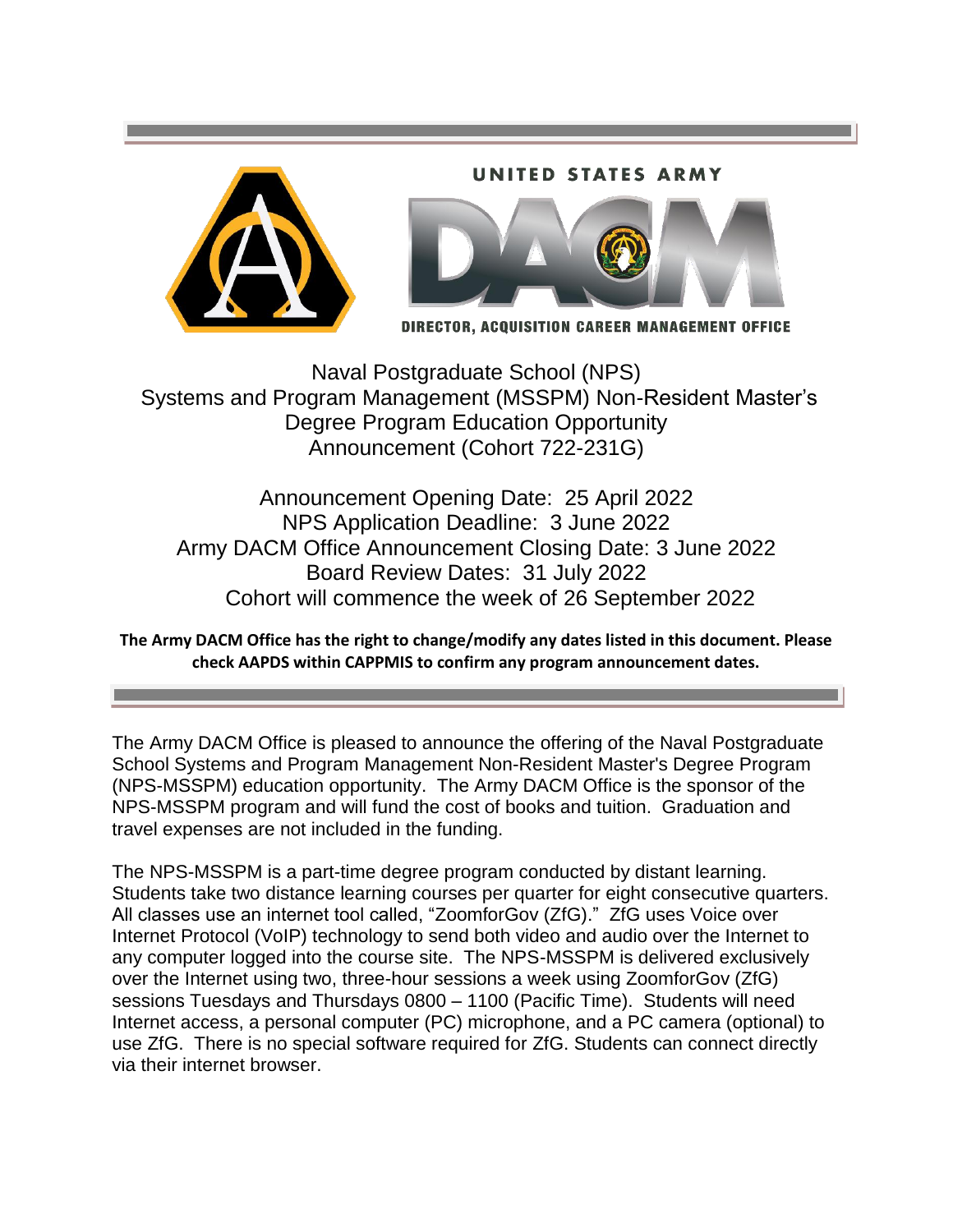### **Program Information:**

 other federal agencies to obtain an acquisition defense-focused advanced degree in a The NPS-MSSPM 2-year program is designed for Department of Defense (DoD) and distance learning format.

 engineering process from establishing system requirements through test and The NPS-MSSPM is an interdisciplinary program combining systems engineering with program management knowledge and skills. The program is intended to broaden the technical capabilities of the acquisition workforce who may have non-technical backgrounds so they are able to successfully manage and lead programs/projects in support of the Defense Acquisition System. Students in this program learn the systems evaluation. Simultaneously, students learn how to manage, schedule, and budget programs as well as work with DoD suppliers through contracts to meet program obligations.

### **Educational Credit Information:**

 minimum of 48 academic quarter credits. All coursework is offered by the Naval Postgraduate School (NPS). The typical course of study reflects a sequence of two and DAU equivalencies. Students who successfully complete the NPS-MSSPM program earn a Master of Science in Systems Engineering Management Degree and a The Systems and Program Management Non-Resident Master's Degree consists of a courses per quarter to meet Army acquisition workforce needs, degree requirements Certificate in Systems Engineering. An equivalent course listing for DoD schools may be viewed at the [Defense Acquisition University Interactive Catalog](https://icatalog.dau.edu/) webpage.

 University (DAU) training experience and credentials required for certification in their While completion of the NPS-MSSPM Program provides some of the required training for certification in some FAs, individuals must fulfill all additional Defense Acquisition specific Functional Areas (FAs).

 Note: DAU training certification changes made after the establishment of this program for this two-year period will be reviewed and accommodated if and where feasible.

#### **Reimbursement:**

 under the following situations: Reimbursement is required in connection with the NPS-MSSPM education training

- An "incomplete", "failed", or a grade less than a "B" in a course.
- "Drop" or "withdraw" from a course after the course start date.
- Withdrawal from the program after program start date.

 All reimbursements must be made by money order, personal check or certified check Suite 101, Fort Belvoir, VA 22060-5567. and payable to the U.S. Treasury and mailed to: U.S. Army Acquisition Support Center, Army DDACM Office, ATTN: NPS Program Manager, 9900 Belvoir Road, Bldg 201,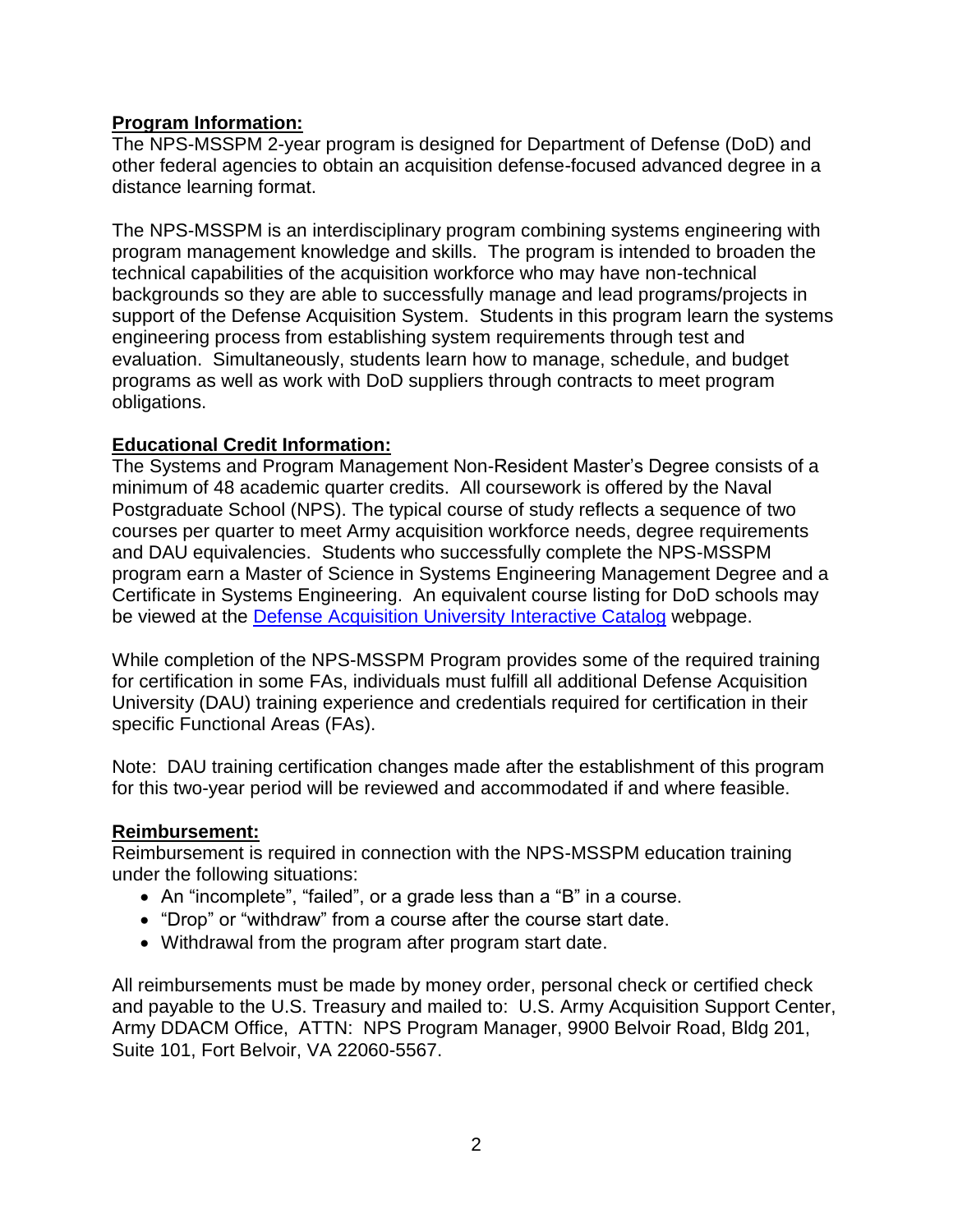# **Applicants:**

 Army acquisition workforce (AAW) civilians who meet both the NPS eligibility requirements and the Army DACM Office eligibility requirements listed below may apply to the NPS-MSSPM Program.

### **NPS Academic Requirement:**

- Any undergraduate degree (BA, BS, other)
- Minimum undergraduate quality point rating of 2.2 or better

# **Army DACM Office Eligibility Requirements:**

- Army acquisition workforce civilians must be coded as "1 Permanent Tenure Group 1" in the Defense Civilian Personnel Data System at the time of submitting their application in CAPPMIS
- Must be a GS-11 through GS-15 or broadband/pay band equivalent
- Area Must meet REQUIRED certification level for current position in any Functional
- Must not currently have a master's degree in a business/acquisition discipline
- Must have a Conditional Letter of Acceptance from NPS

### **Department of Defense laboratories designated as Science and Technology Reinvention Laboratories who meet the following eligibility requirements may apply to the NPS-MSSPM Program:**

- eligibility to participate in the NPS-MSSPM Program is extended to flexible length Defense laboratories designated as Science and Technology Reinvention Must be a permanent (non-temporary/non-term) civilian member of the Army Acquisition Workforce Exception: Per the Section 1109, FY16 National Defense Authorization Act (NDAA) and Section 11.A.3.f, 82 Federal Register 43339, and renewable term technical appointment employees in the Department of Laboratories (STRLs).
- Term employees not appointed under Section 1109, FY16 NDAA are not eligible for the NPS-MSSPM Program.
- All other eligibility requirements must be met

# **How to Apply for NPS Admissions – Part 1:**

- submitting an admissions application directly to NPS by visiting The NPS-MSSPM online application is a two-part process: Part 1 consists of [https://nps.edu/web/dl/degProgs\\_MSSPM\\_nonRes](https://nps.edu/web/dl/degProgs_MSSPM_nonRes) and following the instructions for Army DACM Office applicants. Candidates should apply for 722 curriculum, **commencing Academic Year 2023, Quarter 1**. Requests for officially sealed transcripts from all schools attended (undergrad/grad) must be sent directly to NPS.
- NPS application deadline is **3 June 2022**. Official transcripts (sealed) from all undergraduate/graduate schools attended must be sent by mail or electronic transfer to the Admissions Office and received no later than **3 June 2022**.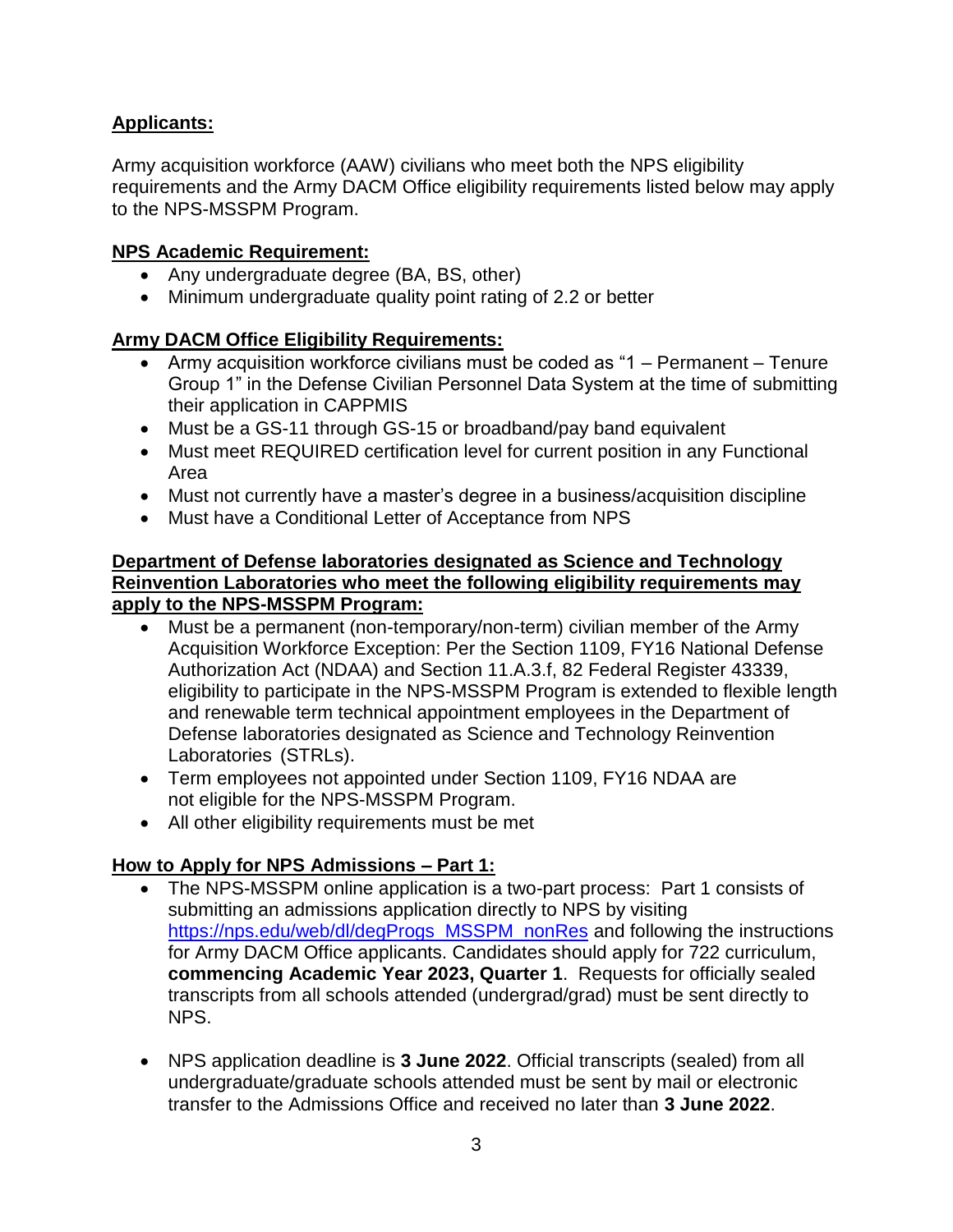Institutions can send official transcripts by electronic transfer to [admissions@nps.edu.](mailto:admissions@nps.edu)

- Funding POC Last Name: SMITH Funding Mail Address: 9900 Belvoir Road, Bldg 201, Suite 101, Fort Belvoir, VA Funding POC Phone: NA • NPS FUNDING POINT OF CONTACT: Funding POC First Name: UHURA 22060 Funding POC Email: [uhura.n.smith.civ@army.mil](mailto:uhura.n.smith.civ@army.mil)
- AO Title: Education and Training Manager AO Last Name: Smith PARTICIPATIVE AGREEMENT INFORMATION: AO First Name: Uhura AO Phone: NA AO Email: [uhura.n.smith.civ@army.mil](mailto:uhura.n.smith.civ@army.mil)

Participative Agreement information will be provided to the bursar's office at NPS for those applications approved to participate in the program under the Army DACM Office announcement.

### **How to complete the Army DACM Office NPS-MSSPM Application – Part 2:**

 You can begin part 2 of the application process by logging into CAPPMIS at [https://apps.asc.army.mil/camp/.](https://apps.asc.army.mil/camp/) Click the AAPDS tab. Click "apply" next to the "NPS- civilians who are eligible to apply to the program via the DACM announcement. A the program. Please contact the DACM Office Program Manager at MSSPM (722-231G) Education Opportunity" to access the online Army DACM Office NPS-MSSPM application. A blue "apply" link will only be available to those AAW message will be displayed stating reason(s) why an applicant is not eligible to apply to [uhura.n.smith.civ@army.mil](mailto:uhura.n.smith.civ@army.mil) if your eligibility status is in error.

- **NPS-MSSPM Applicant Data:** 
	- $\checkmark$  Select "Masters" for the degree.
	- $\checkmark$  Select "Naval Post Graduate School" for the school.
	- $\checkmark$  Select "Systems and Program Management" for the major.
	- $\checkmark$  A valid work number and email address are required on your application.
- address, supervisor's information and ACRB are correct. If these boxes are not **Verifications:** Check the small boxes next to "Applicant's Email Address", "Supervisor Information", and ACRB in the application to certify your email checked, you will receive an error message when you attempt to submit your application.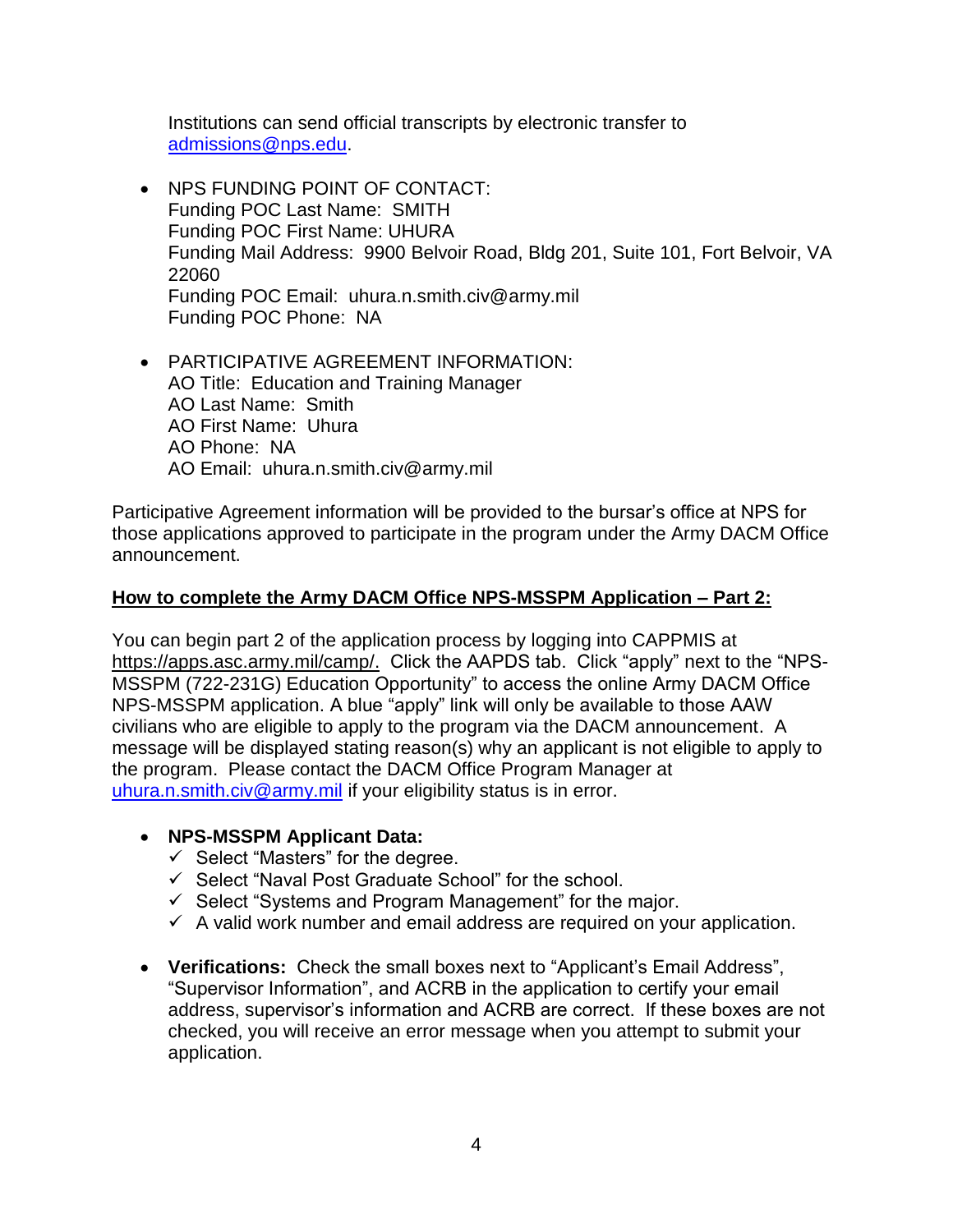- **Acquisition Career Record Brief (ACRB):** Within CAPPMIS, the latest version functions within CAPPMIS. For the areas on the ACRB that cannot be changed of the ACRB will automatically be uploaded into AAPDS online application. Ensure your ACRB is updated and correct prior to submitting your application. Applicants may update and correct specific fields of their ACRB using the edit by the applicant, please request assistance using our Army DACM Office online [help request](https://apps.asc.army.mil/camp/index.cfm?fuseaction=support.helpRequest) link located in CAPPMIS. Applicants will want to pay particular attention to the training, education, and assignment history sections of the ACRB, ensuring that the information is accurate. The training section should only reflect top level relevant training completed; recommend not including any DAU continuous learning modules or annual Army required training.
- **Senior Rater Potential Evaluation (SRPE)**. The SRPE is a critical piece of the (DACM) [SRPE Policy](https://asc.army.mil/web/srpe-policy/) and the [SRPE Guidance,](https://asc.army.mil/web/srpe-guidance/) both dated 1 July 2020, the application. In accordance with Director, Acquisition Career Management applicant's SRPE must be completed by both the Rater and Senior Rater (SR). The SR must be a supervisor and senior in grade/organizational position to the rated employee.
	- closing date of the announcement. The SRPE must be completed and suggested. Senior Raters should view a SRPE as the equivalent to a  $\checkmark$  The SRPE must have an ending date (the "thru" date) within one year of the generated using CAPPMIS. Of particular note, the SR should not use bullet comments; rather, narrative comments to support the overall rating are highly "complete the record OER", and should provide supporting comments accordingly.
	- link to the new SRPE form (AAC Form 1) and instructions are also located on the USAASC policy web page under the SRPE section. Applicants should print and retain a signed copy of the SRPE for their records.  $\checkmark$  For additional information on the completion of the SRPE, Senior Raters should refer to the USAASC policy web page under the SRPE section. The
	- Rater in completing the SRPE. The SRPE form must be completed in CAPPMIS no later than the closing date posted in this announcement. Applicants should print and retain a signed copy of the SRPE for their  $\checkmark$  Instructions/tutorials are available in CAPPMIS to assist the rater and Senior CAPPMIS by your supervisor and senior rater and will automatically uploaded into your online application. The SRPE must be completed/finalized in records.
	- $\checkmark$  Failure to have a completed/finalized SRPE in CAPPMIS prior to the ineligible. The application will be denied and will not go forward to the Board announcement closing date will result in the applicant being declared for evaluation.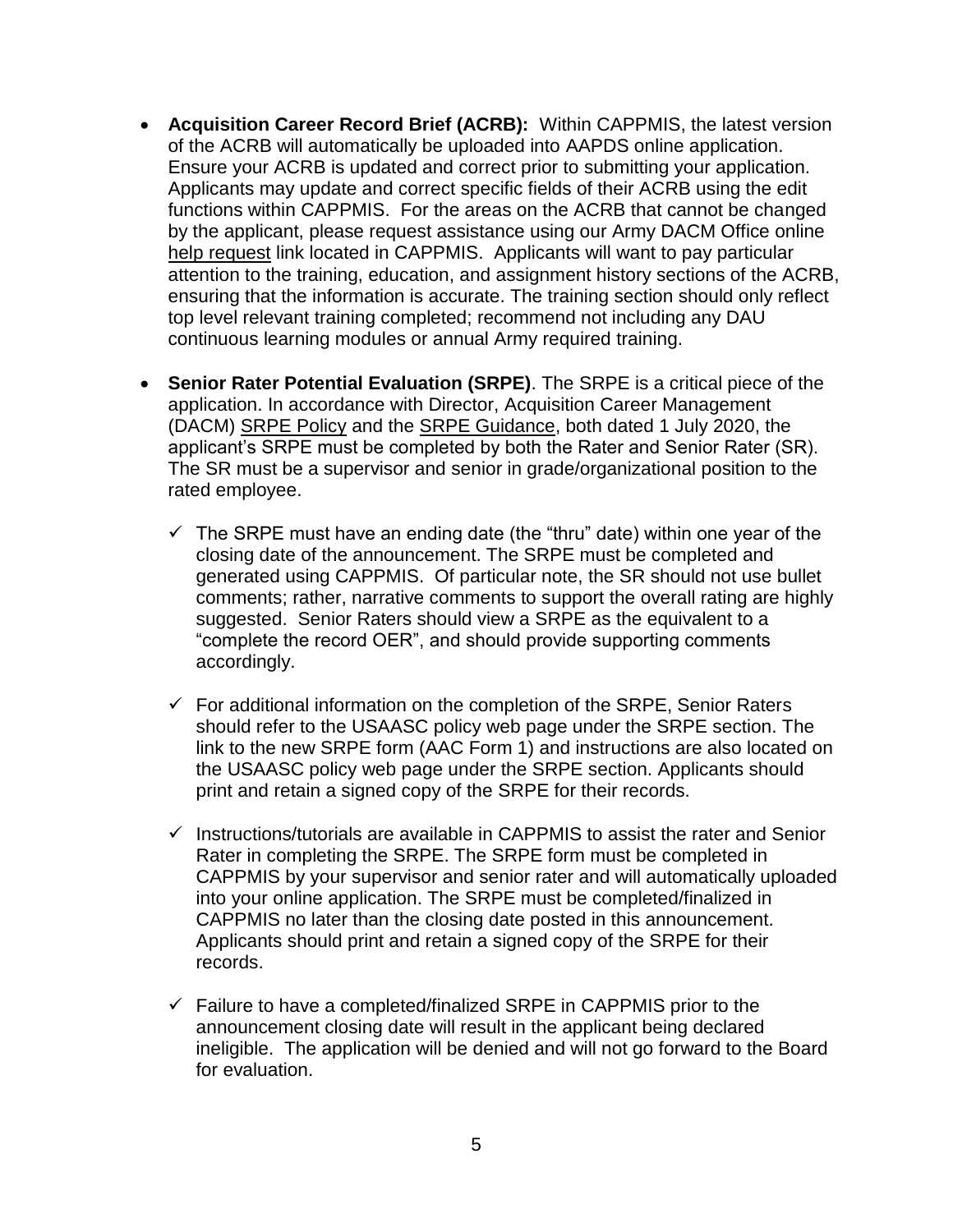**Command Endorsement (PDF file):** Your command must endorse your accordance with Army Regulation 25-50. participation in the NPS-MSSPM program by preparing a memorandum in

accordance with Army Regulation 25-50.<br>The Command Endorsement Memorandum is limited to one page and **must** <sub></sub> adhere to all guidelines below:

- $\checkmark$  Be completed by and from the applicant's first General Officer or Senior Executive Service Civilian in your chain of command and;
- $\checkmark$  Be on organizational letterhead and;
- $\checkmark$  Be addressed to the following (but DO NOT MAIL): Director, Acquisition Career Management Office, 9900 Belvoir Road, Fort Belvoir, VA 22060 and;
- $\checkmark$  Be unique to the specific applicant and;
- $\checkmark$  List top 3 qualities of the applicant and;
- $\checkmark$  Directly comment on the applicant's leadership ability and potential and;
- $\checkmark$  Identify how post utilization training will be utilized in the command upon completion of the program and;
- $\checkmark$  Include at least one potential thesis/capstone project research topic for the applicant to address while in school that has benefit to your organization and;
- $\checkmark$  Be digitally signed and dated by the required completing official and;
- $\checkmark$  Applicant uploads completed Command Endorsement into CAPPMIS/AAPDS
- **Supervisor Endorsement (PDF file):** The Supervisor Endorsement Memorandum is limited to one page and **must** adhere to the guidelines below:
	- $\checkmark$  Be from either your 1<sup>st</sup> or 2<sup>nd</sup> level supervisor. The supervisor's name must match the supervisor's name in CAPPMIS and;
	- $\checkmark$  Be on organizational letterhead and;
	- $\checkmark$  Be addressed to the following (but DO NOT MAIL): Army Director, Acquisition Career Management Office, 9900 Belvoir Road, Fort Belvoir, VA 22060 and;
	- $\checkmark$  Be unique to the specific applicant and;
	- $\checkmark$  Directly comment on the applicant's current performance and;
	- $\checkmark$  List strengths of the applicant and;
	- $\checkmark$  Include the following statement:

 *program during duty time every Tuesday and Thursday from 0800 to 1100, (Pacific Time) whenever class is in session for the duration of the 24-month program, starting the week of 26 SEP 2022 and ending 20 SEP 2024."* and; *"I approve [insert applicant's name] to participate in the NPS-MSSPM* 

- $\checkmark$  Be digitally or physically signed by the required completing official and;
- $\checkmark$  Applicant uploads completed Supervisor Endorsement into CAPPMIS/AAPDS
- **Resume (PDF file):** Upload your resume using this [resume format.](https://asc.army.mil/web/wp-content/uploads/2021/03/RESUME-FORMAT.pdf) Resumes may not exceed 4 pages and must be submitted in a .pdf format. This is the applicant's opportunity to highlight educational achievements, work experiences, skills, and accomplishments, which are key indicators to the preparation for and success as an acquisition professional. Applicants should also highlight their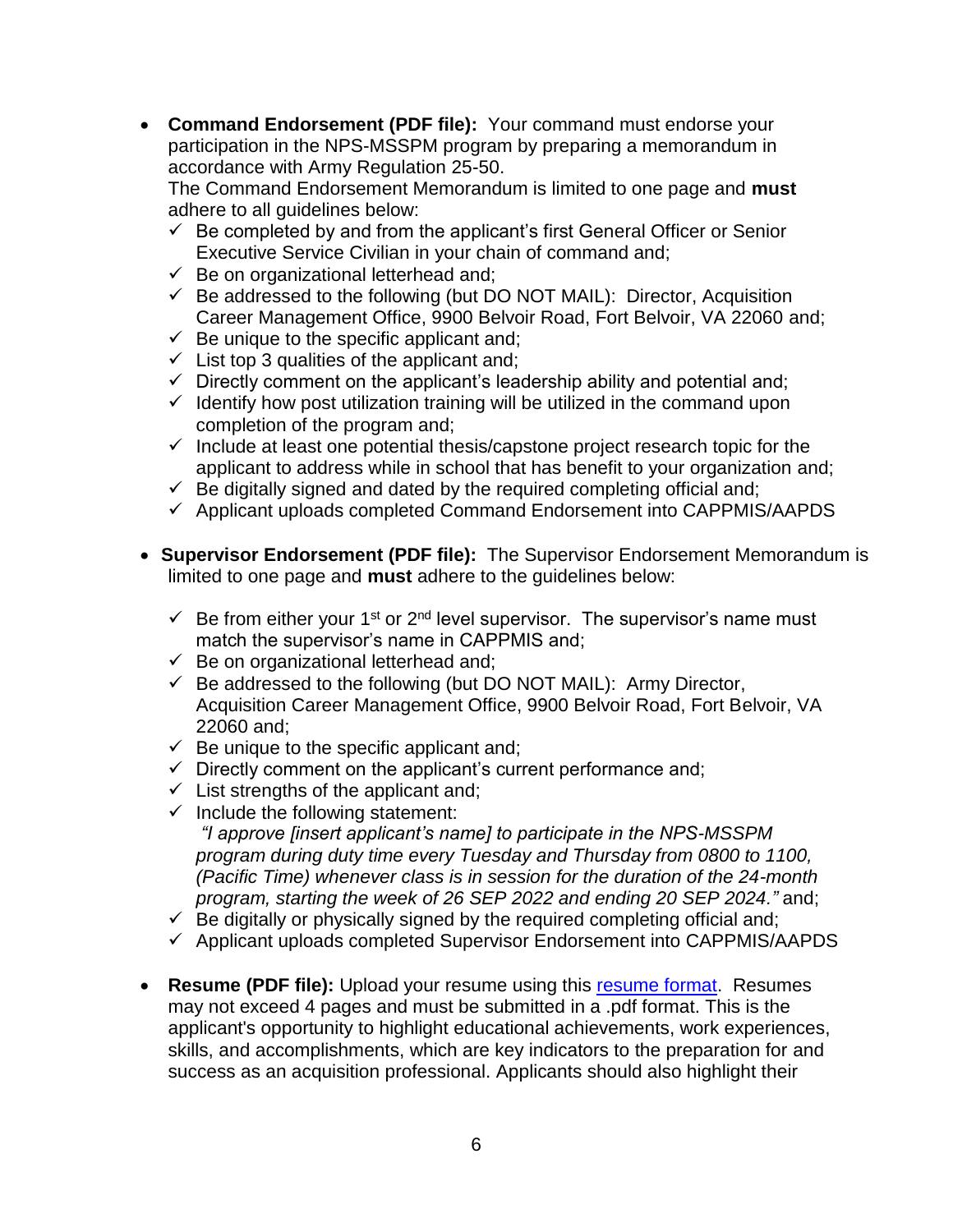qualities and strengths instead of listing responsibilities. Ensure experience descriptions and dates match those in the ACRB.

 **Statement of Interest (PDF file):** The applicant must create a personal "Statement of Interest" describing why you want to participate in the NPS- MSSPM program. Please complete the statement of interest in accordance with Army Regulation 25-50.

 The Statement of Interest is limited to one page and **must** adhere to all guidelines below:

- $\checkmark$  Be on organizational letterhead and;
- Deputy Director of Acquisition Career Management Office, 9900 Belvoir  $\checkmark$  Be addressed to the following (but DO NOT MAIL): Road, Fort Belvoir, VA 22060 and;
- $\checkmark$  Directly address applicant's career goals and leadership path and;
- $\checkmark$  Address reasons for desired selection in the program and;
- $\checkmark$  Explain the benefits Army acquisition will gain upon applicant's completion of the program and;
- $\checkmark$  Be digitally or physically signed and dated by the applicant and;
- $\checkmark$  Applicant must upload completed Statement of Interest into CAPPMIS/AAPDS
- copy of the NPS "Conditional Letter of Acceptance" obtained from Heather Hahn at NPS. NPS online admissions application must be completed no later than 3 June 2022**.** Individuals who obtained letters of conditional acceptance for prior year admission can submit their existing letters of conditional acceptance for the **NPS Conditional Letter of Acceptance**: Applicants must upload into AAPDS a current NPS-MSSPM announcement. Please confirm with NPS that there are no additional requirements. You must meet all NPS academic requirements and Army DACM eligibility requirements in order to participate in the program if you should be selected for participation by the Army DACM Office.

Wally Owen, Program Officer at [wowen@nps.edu.](mailto:wowen@nps.edu) For additional information on NPS conditional letters of acceptance you may contact Ms. Heather Hahn, Distance Learning Education Technician at [hlhahn@nps.edu](mailto:hlhahn@nps.edu) or Dr.

 **Continued Service Agreement (CSA):** The Army Director, Acquisition Career completion date of the program. Management Office requires that Army Acquisition Workforce (AAW) civilians complete a Continued Service Agreement (CSA) as part of their application process. Supervisors will ensure the AAW civilian is informed in advance of this requirement. The period of obligated service will be 24 months from the

A copy of the CSA can be obtained by clicking [here.](https://asc.army.mil/web/wp-content/uploads/2022/03/Army-DACM-Office-NPS-Continued-Service-Agreement.pdf) Complete the form as follow: follow: 7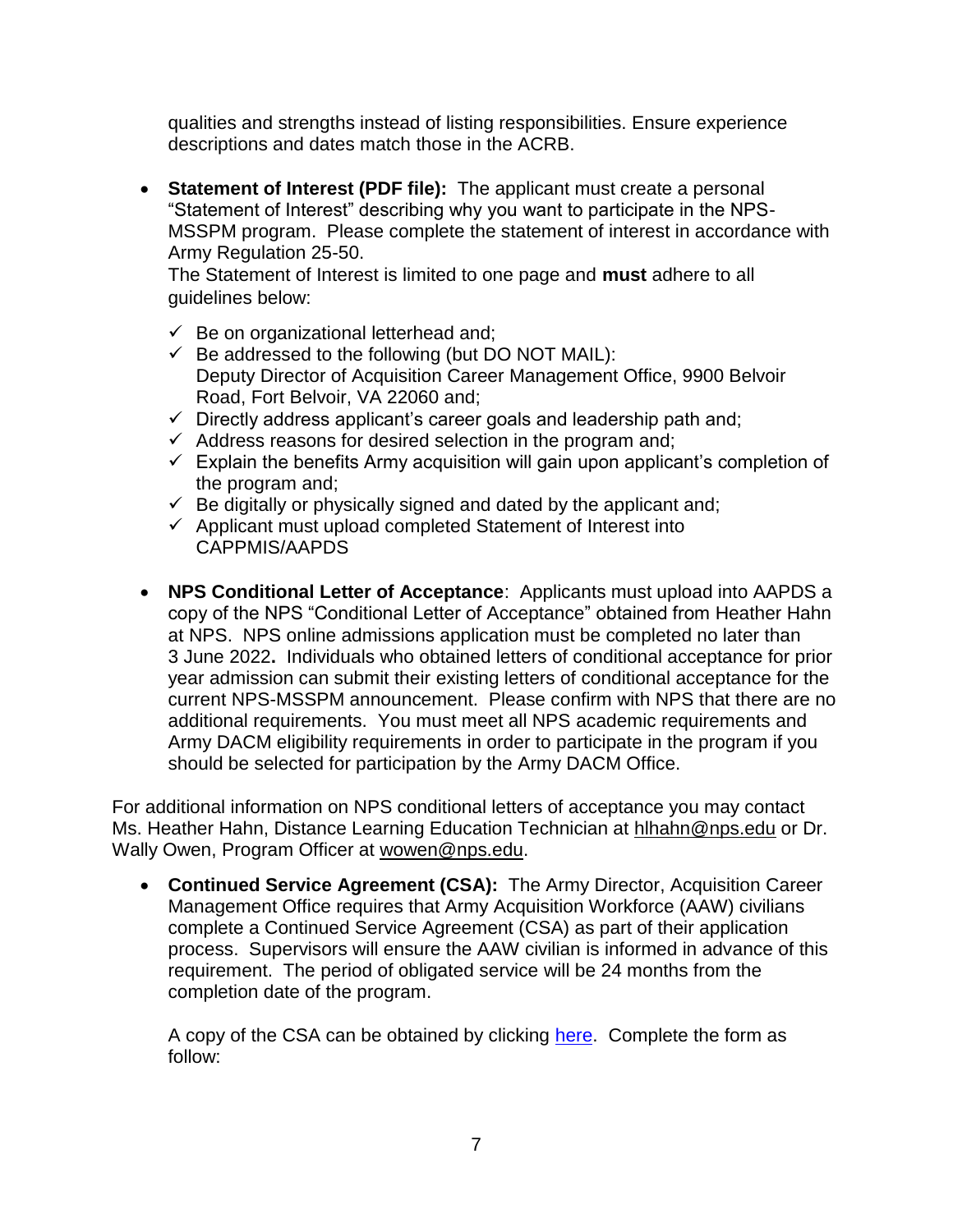- **Enter 21 September 2024 to 20 September 2026** as the period of obligated service
- $\checkmark$  Print, sign and date the CSA
- $\checkmark$  Upload the completed CSA into CAPPMIS/AAPDS
- **Individual Development Plan (IDP):** You must add all 16 courses below onto the "Education Plan" section of your IDP and obtain supervisor's approval.

Quarter 1 – Fall AY23 26 Sep – 16 Dec 2022 SE3100 – Fundamentals of Systems Engineering (3-2) OS3111- Probability & Statistics for Human Systems Integration (HSC) (4-0)

Quarter 2: Winter AY23 3 Jan – 24 Mar 2023 SI3400- Fundamentals of Engineering Project Management (3-2) SE3050 – Introduction to Digital Engineering with BSE (3-2)

 Quarter 3: Spring AY23 27 Mar – 16 Jun 2023 SE3302- Systems Suitability (3-2) SE3011 – Engineering Economics & Cost Estimation (3-0)

Quarter 4: Summer AY23 5 Jul – 22 Sep 2023 SE4012 – Management of Advanced Systems Engineering (4-0) SE3351 – Human Factors in Systems Design (3-1)

Quarter 5: Fall AY24 25 Sep – 15 Dec 2023 SE3910 – Systems Evolution and Tech Assessment (3-2) MN3303- Contracting (4-0)

 CY3201- Foundation of Cyberspace Operations (3-2) Quarter 6: Winter AY24 2 Jan – 22 Mar 2024 SE4420 – Modeling & Simulation in Acquisition (3-2)

Quarter 7: Spring AY24 25 Mar – 14 Jun 2024 SE4520 – System Manufacturing, Development and Production (3-2) SE3211- Systems Engineering Management Capstone I (2-4)

Quarter 8: Summer AY24 8 Jul – 20 Sep 2024 SE4354- Verification & Validation (4-0) SE3212- Systems Engineering Management Capstone II (2-4)

NPS-DAU equivalencies are updated routinely to stay current with changes.

 application. Click on the IDP tab. Click the planning tab. Courses must be added under the "Education Plan" section of your IDP in CAPPMIS. Once you have confirmed Log into CAPPMIS at<https://apps.asc.army.mil/camp/>to add the above courses to your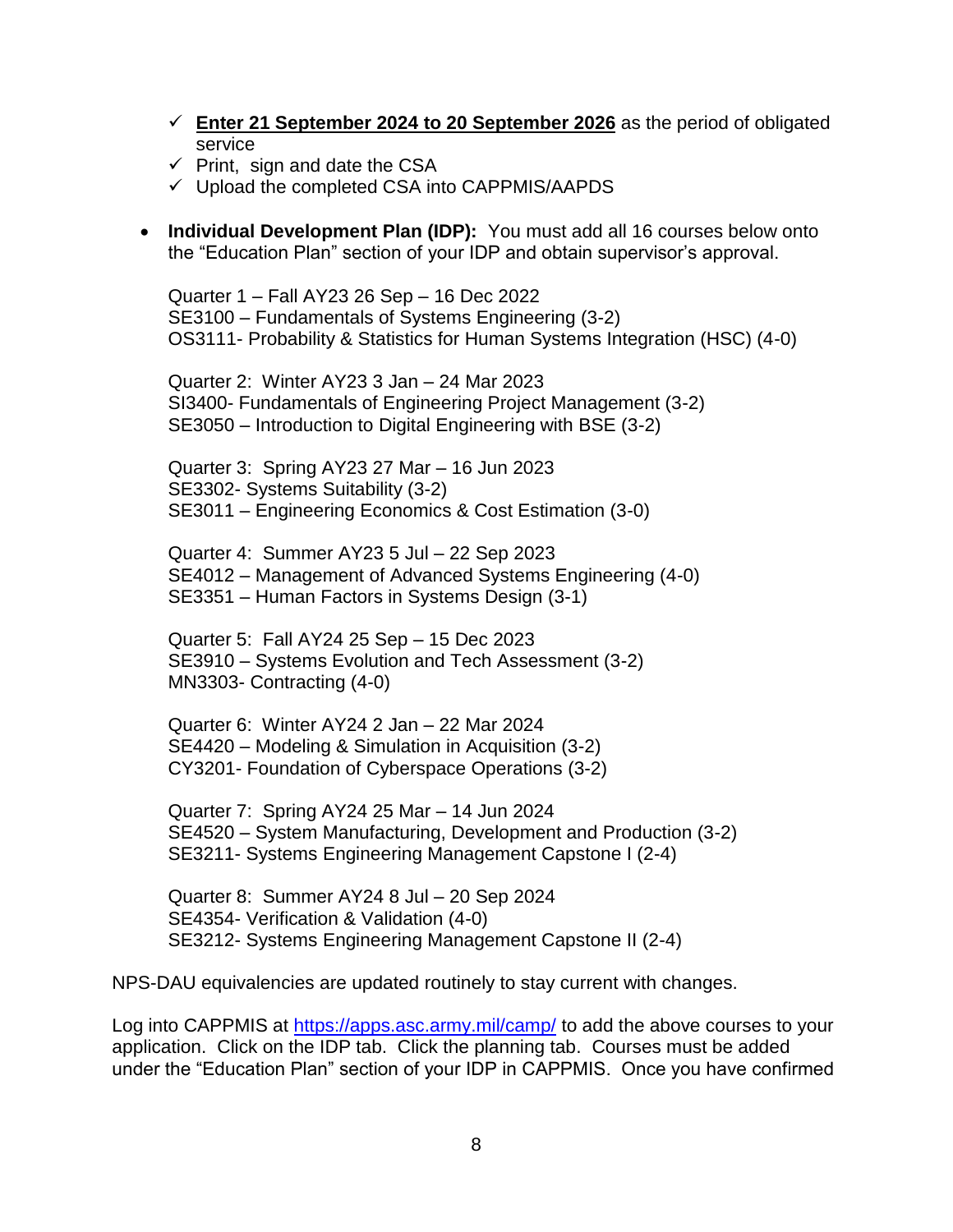you are in the "Education Plan" section of your IDP, click "Add Course" and complete the following fields:

- $\checkmark$  Course ID: Retrieve Course ID from NPS-MSSPM curriculum
- $\checkmark$  Course Title: Retrieve Course Title from NPS-MSSPM curriculum
- $\checkmark$  Projected Start: copy of curriculum is in this announcement
- $\checkmark$  Projected End: copy of curriculum is in this announcement
- $\checkmark$  Status: Select "Planned" from the drop down menu
- $\checkmark$  Provider: Naval Postgraduate School, Monterey, CA
- $\checkmark$  Objective: Required Course to complete the NPS-MSSPM program
- $\checkmark$  Point of Contact: Leave Blank
- $\checkmark$  Continuous Learning Points Requested: Student earn 10 CLPs per credit the curriculum as a full credit and the second number in parenthesis (lab SEXXXX (3-2) will be 40 CLPs and SEXXXX (4-0) will be 40 CLPs). hour. Use the first number in parenthesis (lecture hours) after each course on hours) as 1/2 credit when requesting the number of CLPs for each course (i.e.
- $\checkmark$  Course Hours: Leave blank
- $\checkmark$  Course Type: Leave blank
- $\checkmark$  Estimated Book Cost: Leave blank
- $\checkmark$  Estimated Tuition Cost: Leave blank
- $\checkmark$  Planned Funding Source: Select "AETE-NPS" from the drop down menu
- $\checkmark$  Click the "Save and Finish" button after entering each class
- $\checkmark$  Complete the required fields for each class until all 16 courses are added onto your IDP
- $\checkmark$  Check boxes for supervisor's approval

 CAPPMIS will automatically generate all courses from your IDP into your application only after the steps above have been correctly completed.

 information on the NPS-MSSPM curriculum. You must contact Ms. Heather Hahn, Distance Learning Education Technician at [hlhahn@nps.edu](mailto:hlhahn@nps.edu) or Dr. Wally Owen, Program Officer at [wowen@nps.edu](mailto:wowen@nps.edu) for additional

 completed courses no later than 30 days after the course completion date. Please wait you mark the course as completed on your IDP. Remember to provide an unofficial copy of your NPS transcript to the Army DACM Office NPS-MSSPM Program Manager via email showing your grades for your until AFTER your grade for each course has been posted in CAPPMIS/AAPDS before

#### **Selection Process:**

forwarded to the Review Board for evaluation. The Army DACM Office NPS-MSSPM Program Manager will review all applications that have been submitted in CAPPMIS. Successfully completed applications will be

forwarded to the Review Board for evaluation.<br>The Army DACM Office NPS-MSSPM Program Manager will compile data from the results of the Review Board, brief and provide a recommendation from the Review Board results to the DACM. Approved results from the Review Board will be provided to